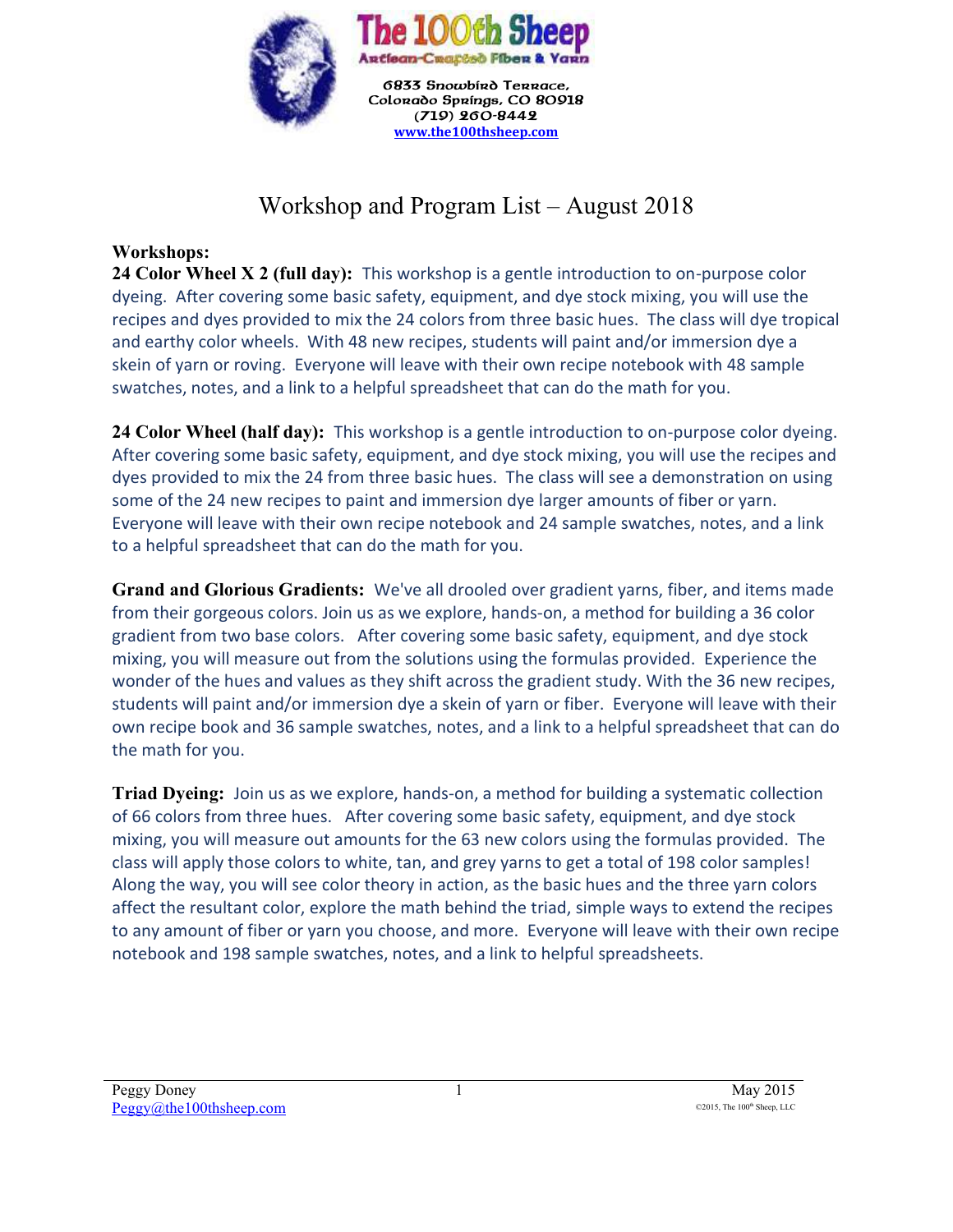

6833 Snowbird Terrace, Colorado Springs, CO 80918  $(719)$  260-8442 **[www.the100thsheep.com](http://www.the100thsheep.com/)**

**Tints, Toners, And Shades, Oh My!:** As you follow the Yellow Brick Road on your Dyeing Adventure, you don't need to be afraid of tints, toners, and shades! Learn about adding "white," grey, and black to your colors and the role that additives play in helping you to achieve uniform results with immersion dyeing. Leave with at least 90 samples and recipes, knowledge in how much Albegal Set, Glauber's Salt, and Acetic Acid you would use for different Depths of Shades, and the confidence to strike out on your own!

**On Beyond Ecru:** Hungry for incredible dyed fibers? This will be a smorgasbord of yarns and fibers to try your hand at dyeing! Sample some roving or yarn painting or do some immersion dyeing. On the buffet menu you'll find a variety of fiber and yarn to dye. This is a great chance to practice using your recipes from the 24-Color Wheel, Grand and Glorious Gradients, or Triad Dyeing workshops, or try some unstructured color-play.

**I Hate Color Theory:** When you read the words "analogous" or "split complementary." do you hear Charlie Brown's teacher saying, "Wah, wah, wah, wah, waaaah?" Why not really learn how colors work together to create beautiful combinations by DYEING yarn! This workshop is open to all levels of color-intimidation and you'll go home with six 1 ounce skeins of superwash Merino, notes, labeled tags, and a color wheel of your very own. Please wear old clothes, and close toed shoes and if you are a messy dyer, an apron. Also, bring something to write with.

**Behold the (Not So) Humble Slub!**: Remember those early yarns you spun that were full of slubs? Well, you can learn how to make slubs on purpose and then some ways to spin them into amazing art yarns that are far more than just humble slubs!

**Crêpes Aren't Just For Breakfast**: There's a marvelous world where you can cook up intricate works of art by spinning and plying uniform singles in contrary directions. The colors and crosswise patterning of crepe construction lend distinction to these three ply yarns. Spin thick, spin thin, S and Z – mix them all together and make crêpes!

**Fired-Up For Crème Bouclé!**: Bouclé is from a French word meaning buckle or curl. The texture of bouclé yarns can range from delicate morsels to robust feasts. From bumps to wild loops, this class will explore a number of bouclé techniques for you to make your new favorite high-fiber treats.

**Mud Is For Pies Not Yarn**: Like a moth to the light we were drawn to the kaleidoscope. Don't get burned when spinning only to have your dancing colors bog down into ho-hum. We'll explore several ways to preserve those lusciously colored rovings that we've all purchased instead of losing their lovely distinctiveness.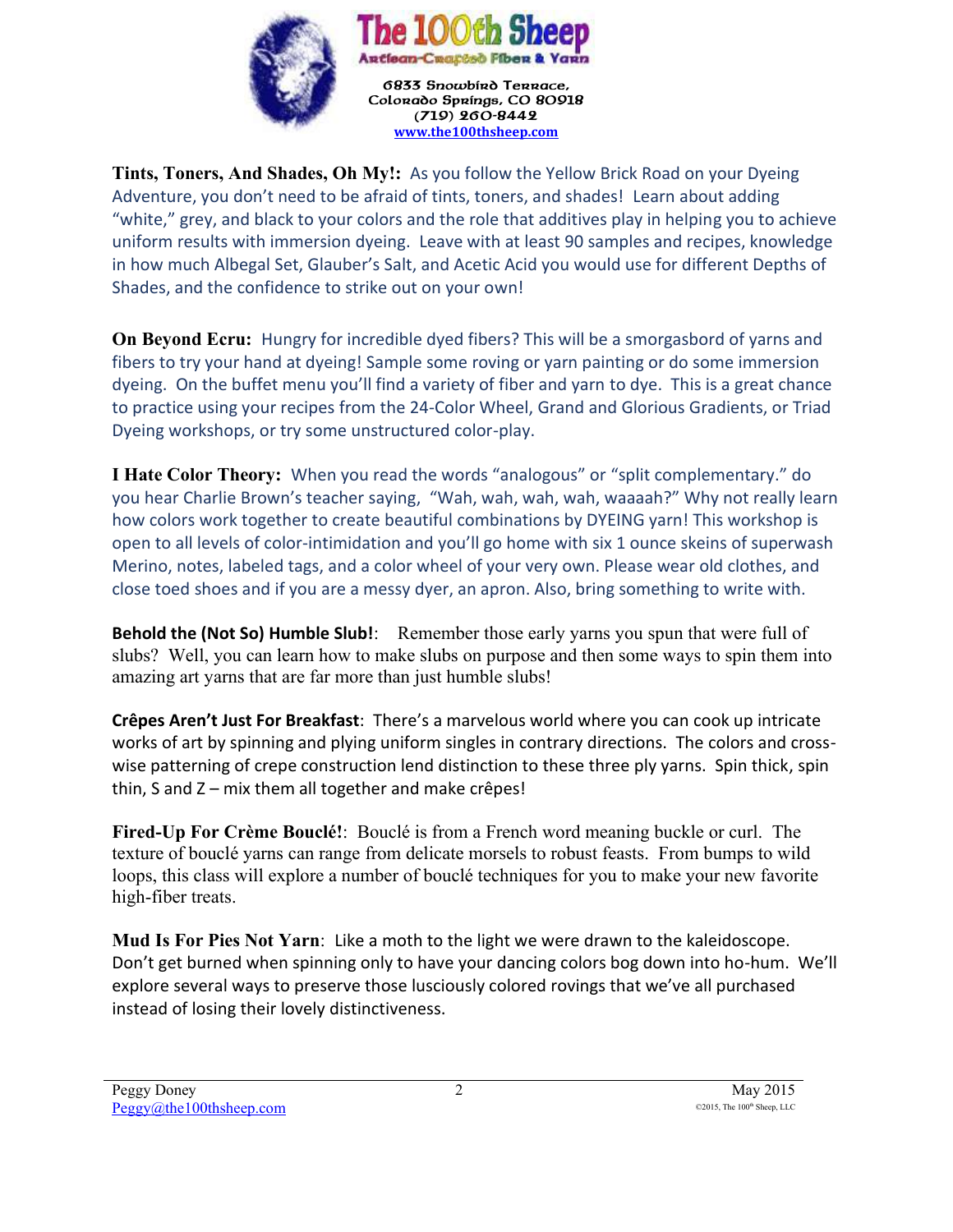

**Artisan Yarns**: Spinning is painting a picture with the texture, crimp, luster, and colors of fiber. This workshop goes beyond an introduction to a variety of artisan spinning techniques to exploring the ways a yarn's elements interact.

We will

- Explore how color is used in creating a yarn, as we paint with fiber.
- Use beads, Angelina, silk, metallic thread and other goodies to give our batts and yarns sparkle.
- Explore plying techniques and why we do it.
- Have studio time to practice and play.
- Make thin yarn, thick yarn, slubby yarn, crepes, bouclés, beehives.... how far do you want to go  $$ on purpose!

**Big Batts and Puni Rolags**: A drum carder lets you create big fluffy batts or super-spinable roving from a custom blend of fiber, providing smooth color transitions, wild fiber chunks, and a host of other creations. The blending board provides many of the same capabilities in a more portable and intimate format. Whichever you choose, or both, this workshop will explore a variety of techniques for using these fiber tools to create works of art that are almost too nice to spin. Almost. We will have a selection of fibers and goodies on hand so you can try the techniques for yourself on your carder or board.

Note: If you don't have a drum carder, or can't bring it, you can still sign up. We would like to give everyone a chance to experience both drum carders and blending boards so we plan to team up, while letting everyone oversee operations on their equipment. If you can bring a drum carder, the more we have, the better!

**Dyed Richness - Silk Yarn**: Lustrous silk yarns call out to us with their siren songs. You will learn how to secure 20/ 2 bombyx spun silk yarn for single color immersion dyeing or for painting using a map. Painting using the map will also be applied to 3.5 mm bombyx reeled silk ribbon using a map. Students will explore additives and their effect in the dyeing process. Premixed acid dye blends and additives will be provided.

**Dyed Richness – Silk Fibers**: You will be busy learning how to skein and secure tussah silk roving, how to use a map for consistent colorways, and learning about additives and how they affect your results. Students will play with rovings, hankies, and cocoons. Students will explore additives and their effect in the dyeing process. Pre-mixed acid dye blends and additives will be provided.

## **Programs:**

A Dyer's Unexpected Journey (The Accidental Dyer)

Please join me on a journey that had curiosity firmly in the driver's seat! Did you know that inspiration is everywhere? Happy accidents can teach you a lot even if they aren't